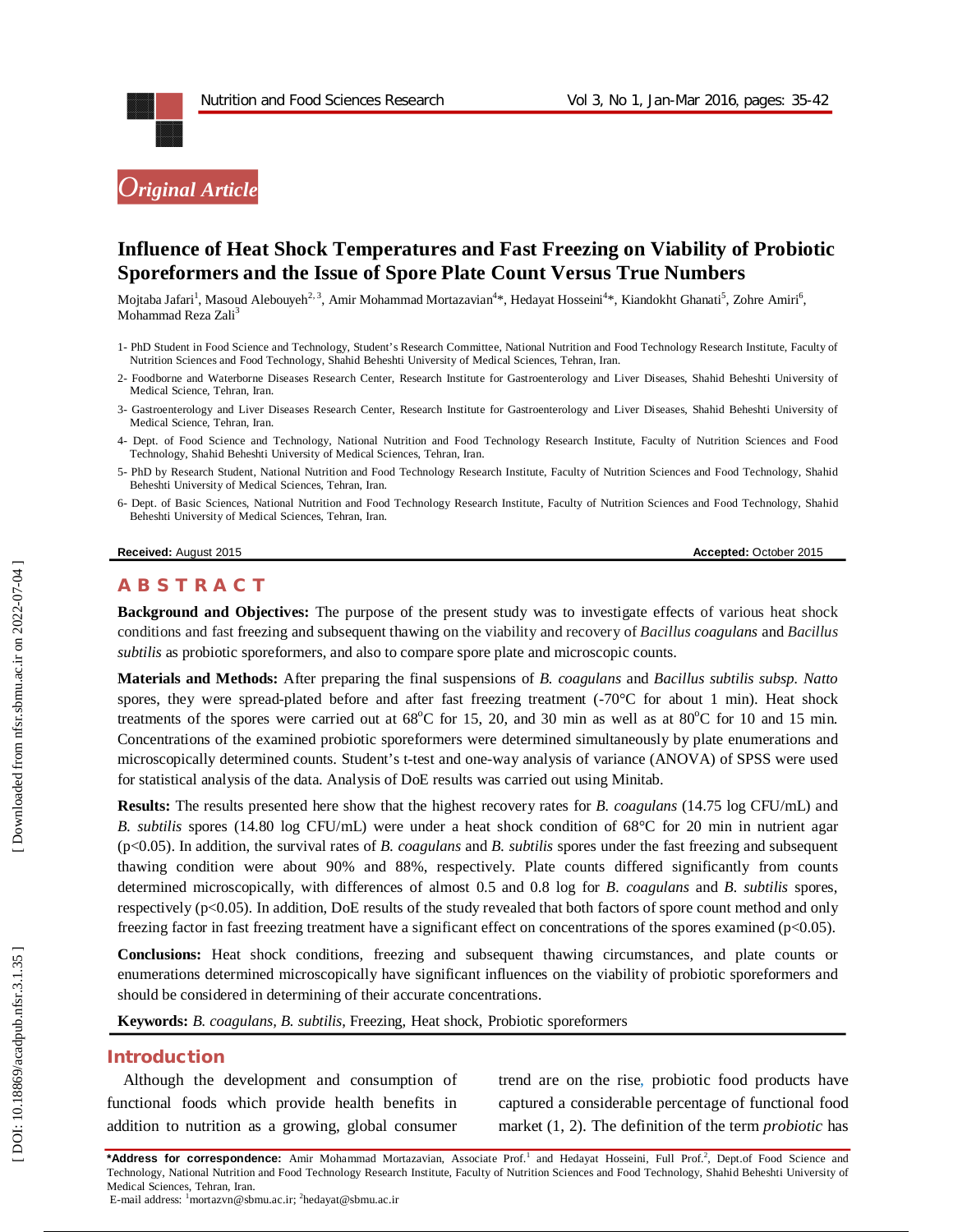evolved throughout the years (3). The most recent definition says that probiotics are live microorganisms administered in amounts that positively affect the health of the host (human or animal) (3 -5). Probiotics provide well -documented beneficial actions to human health including aid in lactose digestion, resistance to enteric pathogens, anti -colon cancer effect, small bowel bacterial overgrowth, allergy, and immune system modulation  $(1, 5-7)$ . It is important to point out that organizations and factories interested in formulating products with probiotics are recognizing that probiotics must not only be supported by solid clinical data but for any probiotic to yield health benefits, the selected probiotic bacteria must survive the manufacturing process, the shelf life of the product and ultimately survive the passage through the digestive system to successfully colonize in the intestines (5, 8). Traditional probiotics (special species of *Lactobacillus* and *Bifidobacterium* ) are very sensitive to normal physiological conditions such as the very low pH of the stomach and bile salts when consumed and their viability is affected by manufacturing methods as well as storage and shipping conditions (8 -10). On the contrary, spore probiotics as novel probiotics have not the aforementioned disadvantages or limitations; i.e., they are able to resist the harsh manufacturing process and storage conditions, as well as acidity of the stomach and bile acids (11 -15). Although probiotic application of spore -formers has not been established well in the world probiotic market, the use of spores of *Bacillus*  species as probiotic dietary or food supplements is expanding rapidly with increasing number of studies demonstrating immune stimulation, antimicrobial activities and competitive exclusion and also few commercially available probiotic products containing spore -formers (16 -18). Out of more than 100 *Bacillus* spp. known, only a few (including *B. coagulans* and *B. subtilis* subsp. *Natto* ) have been most extensively examined and are being used as probiotics for human consumption (19 -21). Since probiotics are live organisms, it is essential to enumerate accurately the population of viable microbes, especially fastidious ones or those having special nutritive requirements in food, and express this information to the consumer on the product label (19). Bacterial spores like probiotic

sporeformers commonly require activation, which is usually accomplished by sublethal heating (heat shock) of water -suspended spores, to finish off dormancy and enable rapid germination to occur (22, 23). Indeed, conversion from the dormant spore to vegetative cell involves three steps: activation, germination, and outgrowth. Dormancy phase may be broken by heat treatment at a time and sublethal temperature appropriate to the organism concerned (24, 25). Further, there has been a revival of interest in validating and improving the procedure for enumeration of *Bacillus* spores by using different heat shock (or heat- activation) treatments  $(23, 26, 27)$ . The heat shock step as an effective germinant has usually two functions: 1) activate the spores and so start or enhance of germination for all spores; 2) killing or destructing all kinds of vegetative cells in the sample, thereby to provide reliable counts of spores with no viability loss  $(24, 28, 29)$ . Nevertheless, the amount of heat shock necessary to activate spores optimally varies greatly with the different organisms (30), the medium in which spores are suspended (23, 29, 31) and, if germinants are present, the particular germinants and their concentrations as well as the levels of at least phosphate, calcium and manganese ions present during sporulation (30, 32). Furthermore, it seems that the optimal temperature and time of heat shock vary from species to species and it is even very much strain dependent, though not all spores can be activated by heat. Instead, spores of some of strains germinate better if they are not heat activated (22, 25, 33). In other words, since heat shocking affects on variability and eliminates the background of non -spore formers on the non -selective plates, more consistent germination rates between different spore preparations would be achieved (29). To the best of our knowledge, this is the first study describing the viability and recovery of probiotic sporeformers during different sublethal heat -shock treatments. On the other hand, it is important to bear in mind that bacterial spores (especially Gram -positives like *Bacillus* species) are extremely resistant to a wide range of environmental stresses including freezing and storage at subzero temperatures (34). Freezing makes decline the numbers of viable spores by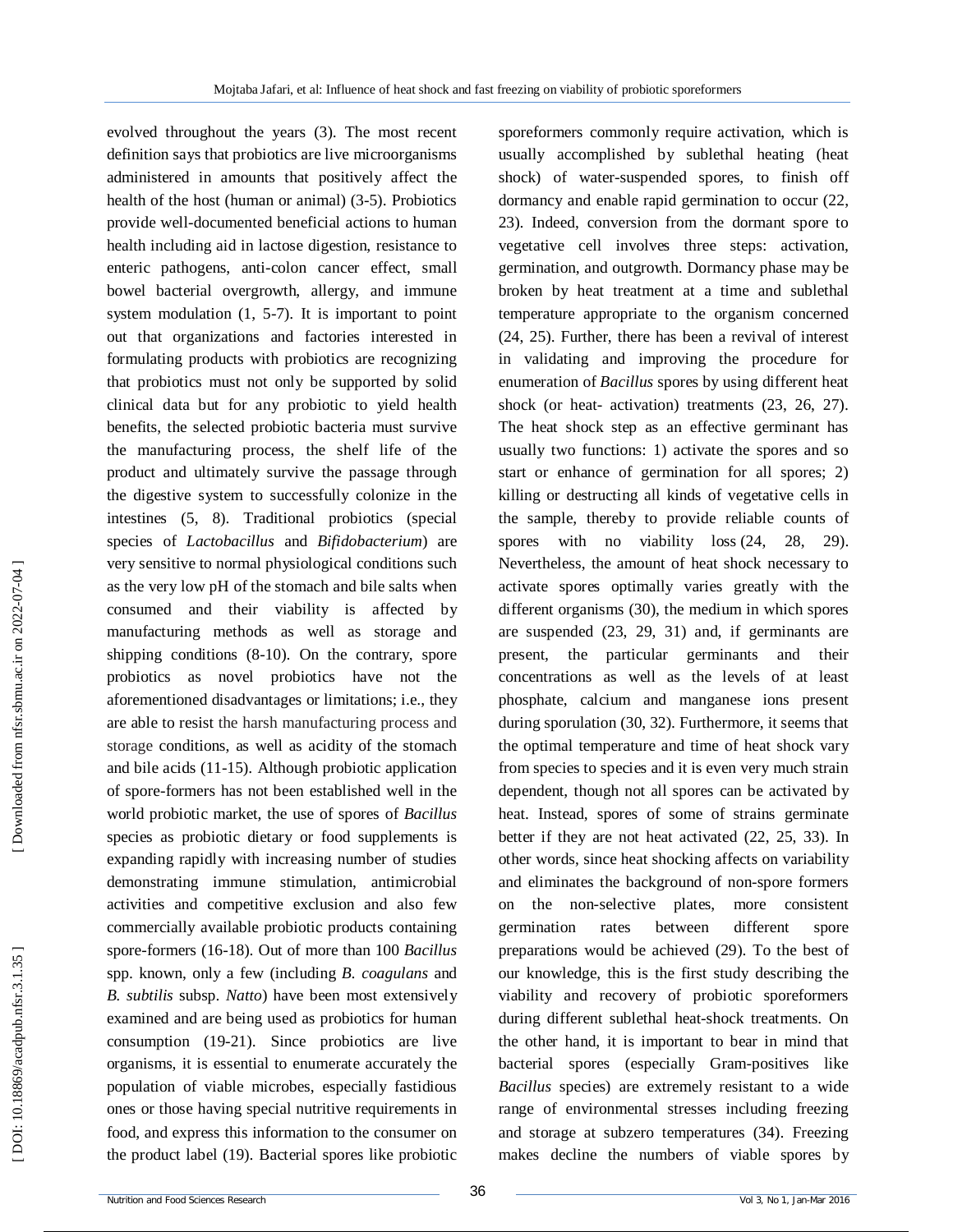reducing only about 10% (34, 35). The rate of freezing, the medium composition in which freezing occurs, physiological adaptation and intrinsic differences among microorganisms in their susceptibility to damage from freezing are among the important factors to be considered (34, 36). The overall objectives of the present study were to determine the effectiveness of different heat shock treatments in recognition of accurate viable count of *Bacillus* probiotics and the influence of fast freezing and subsequent thawing on the recovery of the spores examined too. To our knowledge, no extensive study on evaluating heat shock temperature/time combinations for probiotic sporeformers and finding an optimum heat shock treatment yielding the greatest spore recovery has been published so far. So, we examined the degree of tolerance and recovery of *B. coagulans* and *B. subtilis* spores to various sublethal heat shock temperature/time combinations recommended among the most frequently cited in the literature (68°C and 80°C for different times). Effect of fast freezing and subsequent thawing on the recovery of studied spores and comparison between two common and routine enumeration methods (i.e. plate and direct microscopic counts of the examined spores) were also investigated. In addition, the single and interaction effects of freezing and count method treatments on the number (CFU/mL) of studied *Bacillus* probiotics were determined.

# **Materials and Methods**

**Materials and chemical reagents:** All the chemical and reagents used for the study were of analytical grade and purchased from Merck (Darmstadt, Germany).

**Bacterial spores and spore preparation:** Commercial spore probiotic strains of *B. coagulans* and *Bacillus subtilis* subsp. *natto* were obtained from Natures Only, INC., USA and World Intellectual Resource Co., Taiwan, respectively. In order to assure enumeration and purity of the spores, they were separately cultured on Müller -Hinton agar (Merck, Germany). Gram staining and direct microscopic examination were then conducted after 7 -10 days to approve whether or not sporulation was completed in the plates. Preparation and purification of the studied

spores were done according to Alebouyeh et al. (37). The final suspensions of the studied spores were titrated (spores/mL) and then frozen in sterile deionized water at -70°C till use (for maximum 72 h). In addition, in order to determine the effect of fast freezing on the recovery of the *Bacillus* probiotics examined, they were spread -plated on Müller -Hinton agar (Merck, Germany) before and after the freezing treatment, followed by aerobically incubation for 2 days at 37°C. The colonies were manually counted after 48 h of incubation and the numbers of the spores were calculated from duplicate plating.

**Fast freezing and subsequent thawing:** In order to determine effect of fast freezing and subsequent thawing on the viability of examined *Bacillus* probiotics, the spores were spread -plated on Müller - Hinton agar (Merck, Germany) before and after the fast freezing treatment and subsequent thawing, followed by aerobically incubation for 2 days at  $37^{\circ}$ C. The colonies were manually counted after 48 h of incubation and the numbers of the spores were calculated from duplicate plating.

**Heat shock procedure:** For this part of the study, heat shock (or heat -activation) treatments of the spore probiotics (at 68°C for 15, 20, and 30 min, and at 80°C for 10, and 15 min) were selected on the basis of reports in literature (22, 23, 38). It is worth noting that that temperatures above  $80^{\circ}$ C (especially  $90^{\circ}$ C) have sporicidal effect (23, 39). In practice, the spore suspension sample was placed in a  $68^{\circ}$ C and/or  $80^{\circ}$ C water bath (Memmert, Germany) for the aforementioned times to stimulate germination of the spores and to kill vegetative cells. After heat treatment, the suspension was immediately cooled in a crushed ice water bath and then serially diluted in sterile 0.1% peptone water. 0.1 mL of each serially diluted sample was spread -plated using nutrient agar (Merck, Germany) as a general culture medium. Inoculated plates were incubated for 2 days at  $37^{\circ}$ C, and then the colonies were manually counted. The number of spores was calculated from duplicate plating. In order to improve the situation to determine the counts of spores (i.e. to prevent an underestimation), the time between preparation of the primary dilutions and the heat shock step was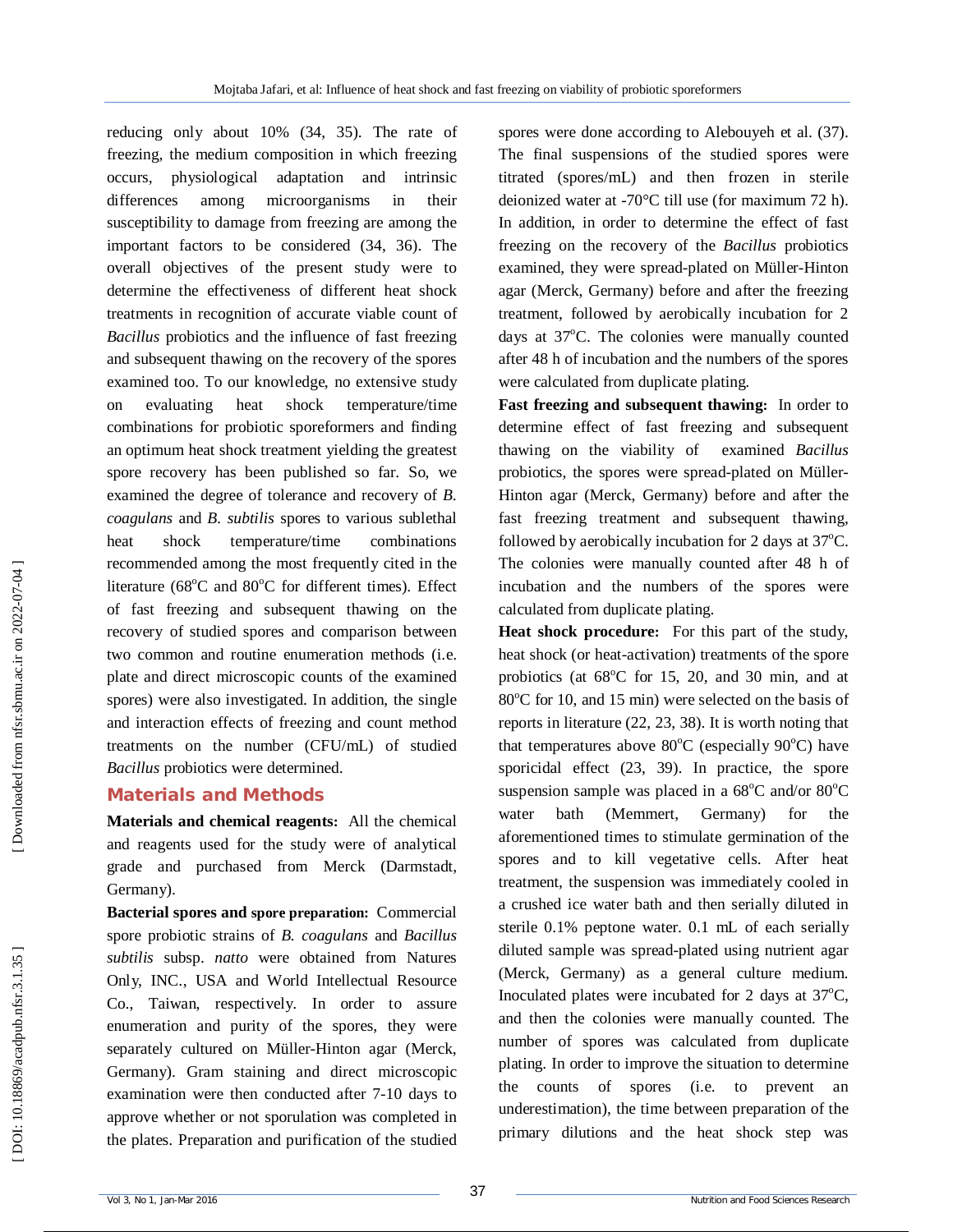considered less than 10 min according to the studies conducted by Te Giffel et al.(40).

**Comparison of plate and microscopically determined counts:**  Viable counts of B*. coagulans*  and *B. subtilis* spores were done by the spread plate method before freezing on Müller -Hinton agar plates (Merck, Germany), followed by incubation at  $37^{\circ}$ C for 48h. The plates were spread with 100 μl volumes of the relevant dilutions and spreading was done with 10 μl loops to avoid the losses inherent with conventional L -shaped spreaders (23). Generally, the 10<sup>-3</sup> dilution was appropriate for the microscopic counts. For this purpose, the spores were suspended by pipetting up and down, and 10 μl was inserted under the coverslip of a hemocytometer. This was allowed to stand for a few minutes to allow the spores to settle and then placed under the 20× objective of a Nikon Eclipse 90i microscope. The numbers of spores in each of ten  $250 \mu m^2$  squares as seen needed through the eyepiece were recorded and the total numbers calculated accordingly  $(23)$ .

**Statistical analysis:** All data are presented throughout as mean value with their standard deviation (mean  $\pm$  SD) for each treatment. Colony-forming units (CFUs) in all experiments were converted to log<sub>10</sub> values. All Experiments were replicated. Statistical analysis of the data was carried out using Student's t -test and one -way analysis of variance (ANOVA) of SPSS (Version 20, SPSS Inc, Chicago, IL, USA). The differences among the mean values were detected using Duncan's Multiple Range test at a significance level of  $p \leq 0.05$ . In order to determine the single and interaction effects of freezing parameters (type of spore probiotics:  $X_1$  and before and after freezing:  $X_2$ ) and count method factors (type of spore probiotics:  $X_1$  and plate and microscopic count:  $X_3$ ) on the response (CFU of spore probiotics examined), a full factorial design of experiments was used. All the analyses of DoE (Design of Experiment) were carried out using the statistical software, MINITAB 17 (Minitab Inc., State College, PA, USA).

### **Results**

The results of heat shock/activation are presented in Fig.1. In this experiment, the viable counts of B*. coagulans* and *B. subtilis* spores were 14.34 and 14.67

log CFU/mL in a control suspension (without heat shock), respectively. In comparison to the controls, the spore counts of *B. coagulans* (14.75 log CFU/mL) and *B. subtilis* (14.80 log CFU/mL) were the greatest only after a heat shock at  $68^{\circ}$ C for 20 min (p<0.05). Moreover, it seems that viable spore counts of B*. coagulans* enumerated after other studied heat shock temperature/ time combinations, except the treatment of 80°C for 15 min, were found to be significantly different from the control (p<0.05). However, for *B*. *subtilis* spore, no viability benefit was gained by other examined heat shock temperature/ time combinations compared to the control  $(p<0.05)$ . In other words, the exposure to a temperature of 80°C and above brought about significantly lowering viability of *B. subtilis*  spores compared to the control, whereas CFU of *B. coagulans* spores was higher even after a heat shock of 80°C for 10 min (14.43 log CFU/mL) compared to the spore suspension without heat shocking (14.34 log  $CFU/mL$ ) ( $p < 0.05$ ). It is worth noting that exposure to 80°C for 15 min caused damaging of the *B. coagulans* spores.



**Fig 1 .** Comparison of viable counts of *B. coagulans* and *B.*  subtilis spores activated under different heat -shock conditions. values were determined from serially decimally diluted samples to approximately  $10^3$  CFU/mL in sterile 0.1% peptone water and then nutrient agar to give a statistically valid range of colonies, and independent experiments were performed in duplicate; Mean  $\pm$  SD with different letters (a-e) are significantly different;  $p<0.05$ . Error bars indicate the standard errors of experiment.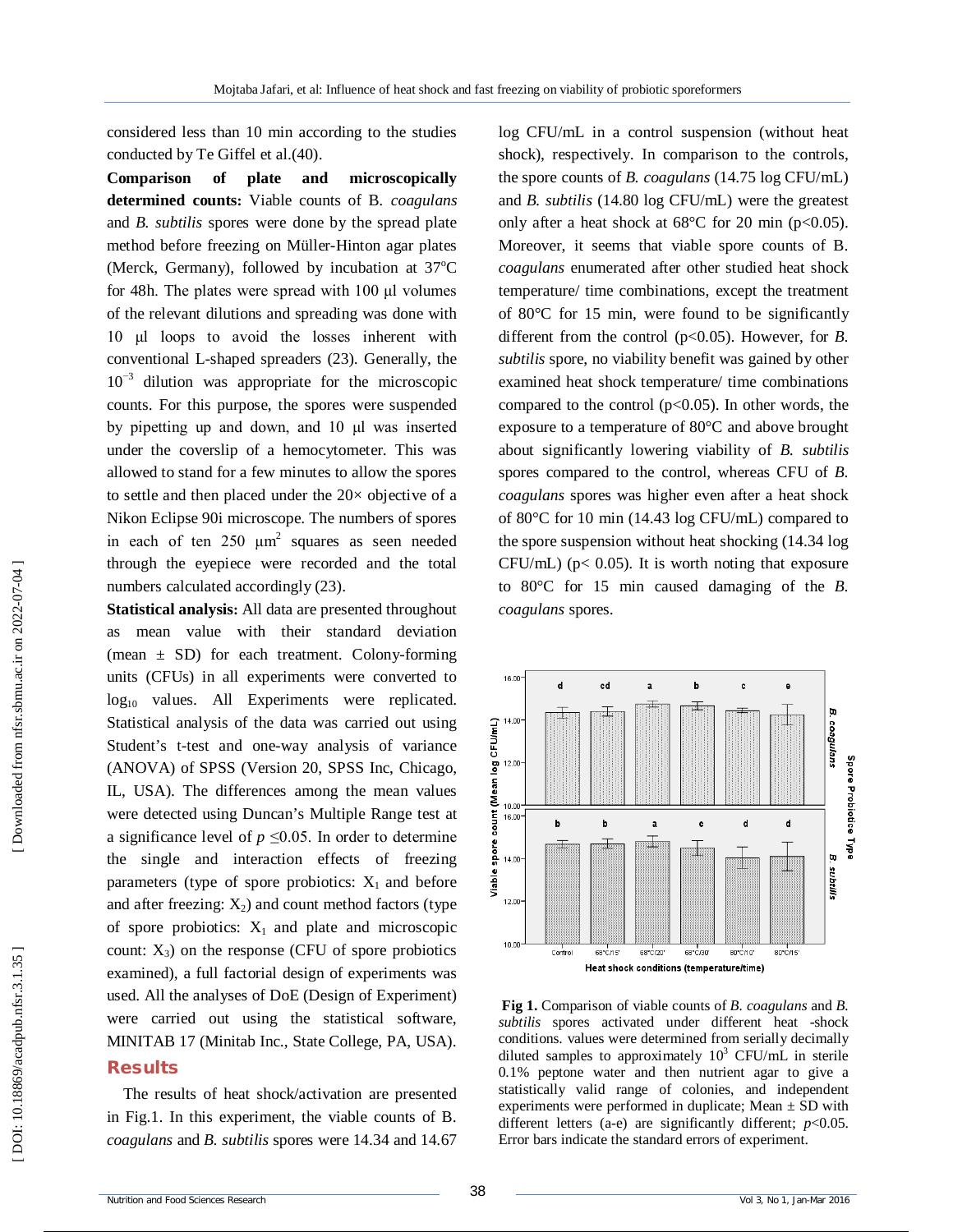The result of rapid freezing and subsequent thawing effect on the examined spore probiotics is shown in Fig. 2. As can be seen, there was a decline in the viable spore count of *B. coagulans* from 15.39 to 13.88 log CFU/mL, whereas the viable enumeration of *B. subtilis* spore decreased from 15.59 to 13.96 log CFU/mL. The experiment also indicated that loss of spore enumeration of *B. subtilis* was slightly more than that of *B. coagulans* .



**Fig 2 .** Comparison of viable counts (log CFU/mL) of *B. coagulans* and *B. subtilis* spores before and after fast freezing (-70 °C for about 1 min) via plate count assay and also simultaneous microscopic and plate count of the spores before freezing. values were determined from serially decimally diluted samples to approximately  $10^3$  CFU/mL in sterile 0.1% peptone water and then Müller -Hinton agar to give a statistically valid range of colonies. Independent experiments were performed in duplicate; Mean  $\pm$  SD with different letters (a&b) are significantly different; *p* <0.05.

As shown in Fig. 2, in comparative determinations of the concentrations of spore probiotics by plate counts or microscopically, plate counts were significantly lower, with differences of almost 0.5 and 0.8 log for *B. coagulans* and *B. subtilis* spores, respectively. In other words, the viable spore counts of *B. coagulans* were 15.09 and 14.55 log CFU/mL and of *B. subtilis* were 15.81 and 14.97 log CFU/mL for microscopically and plate count assays, respectively. In addition, the DoE results showed that the freezing factor alone, and not the spore type(s), had a significant effect on CFU of the spores examined in freezing treatment ( $p<0.05$ ). However, in count method treatment, both main factors (i.e. type of spore and count method) influenced on the response of the experiments  $(p<0.05)$  (Table 1).

**Table 1.** Statistical analysis for freezing treatment and count methods using Full Factorial Design .

| 1, 2<br>Experiment parameters |          | Effect | F-value | P-value |
|-------------------------------|----------|--------|---------|---------|
| Freezing                      | $X_1$    | 0.141  | 0.37    | 0.554   |
|                               | $X_2$    | 1.569  | 45.79   | < 0.001 |
|                               | $X_1X_2$ | 0.059  | 0.06    | 0.804   |
|                               |          |        |         |         |
| Count method                  | $X_1$    | 0.565  | 392.89  | < 0.001 |
|                               | $X_3$    | 0.690  | 585.91  | < 0.001 |
|                               | $X_1X_3$ | 0.150  | 27.069  | 0.006   |

 ${}^{1}X_{1}$ ,  $X_{2}$  and  $X_{3}$  represent the main effects of spore probiotic type, freezing treatment (before and after), and count method (plate and microscopic), respectively.  $X_1X_2$  and  $X_1X_3$  represent their interaction effects. Significant effect ( $P \leq 0.05$ ).

<sup>2</sup> Regression equations in uncoded units for freezing and count method experiments are

 $Y = 14.708 + 0.071 X_1 + 0.784 X_2 + 0.029 X_1 X_2 (R^2 = 79.39\%);$ 

 $R^2$  (adj) = 74.24%) and

 $Y = 15.1075 + 0.2825 X_1 + 0.3450 X_3 + 0.0750 X_1 X_3$ 

 $(R^2 = 99.60\%$ ;  $R^2$  (adj) = 99.31%), respectively.

### **Discussion**

The activation of dormant spores by heat shock is a process that progresses with time and involves an abrupt change in individual spores rather than a gradual change in all spores, as indicated by increased colony counts with time on conventional plating media (41). On the other hand, if heat-shock treatment is too severe, the damage will be so strong that the spores cannot repair themselves and the viable spore counts will be smaller, compared with the conventional and mild heat -shock conditions (27). Our results revealed that heat shock of 68°C for 20 min was above the critical minimum heat activation temperature/time combinations for the spores examined (Fig. 1). Due to this, a higher percentage of germinating spores and, consequently, a higher count were obtained. However, as shown in Fig. 1, application of heat shock of 80°C especially for long time (> 10 min) caused lowering the viable counts of both studied spores because heating to an insufficiently high temperature deactivates rather than activates the spores (23, 31). This was termed "heat induced dormancy" (23). Another obvious conclusion to be drawn from the findings is that for heat shock of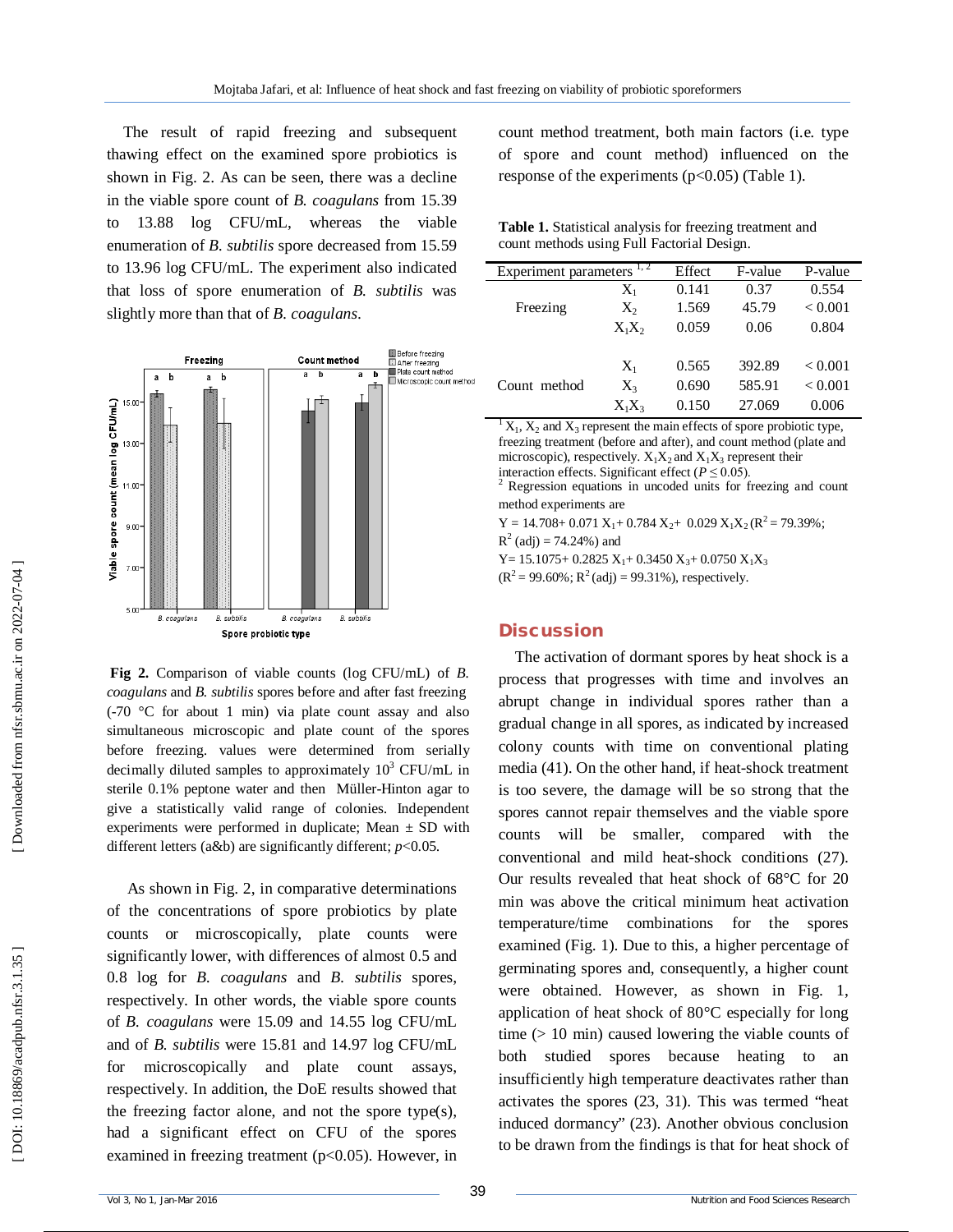the examined *B. subtilis* spore, temperatures should be kept to  $\leq 70^{\circ}$ C (e.g. 68°C) with holding times not needing to exceed 15 -20 min. This outcome affirms that the optimal temperature and time of heat shock vary from species to species, though not all spores can be activated by heat. In addition, it is important to bear in mind that bacterial spores (especially Gram positives) are usually very resistant to freezing and storage at subzero temperatures; therefore, high proportions (about 90%) survive in most conditions (36, 42). In this study, following the rapid freezing of the studied spores  $(-70^{\circ}C)$  for about 1 min) in deionized water and subsequent thawing; about 90% and 88% of the *B. coagulans* and *B. subtilis* spores remained viable, respectively. This result is in agreement with previously reported data (36, 42, 43). Fairhead et al. (44) revealed that small acid-soluble proteins bound to DNA protected spores like *B. subtilis* from being killed by freeze drying. Undoubtedly, in comparison to the type of spore probiotics, the fast freezing had a significant influence on their counts (Table 1). Indeed, behavior of the examined spores in fast freezing experiment had a similar pattern and type of spores as one of the main factors could not influence on their CFUs. Another experiment was set up then to determine variation and error in the technique of enumeration viz. comparison between plate and direct microscopic counts for the spore probiotics examined. Microscope counts of bacteria in chambers of known depth have generally been accepted and used as the most accurate total count technique available (45). On the contrary, plate count is also known as a common and rather simple method. By referring to Fig. 2, plate counts were significantly lower than microscopically determined counts for both spores examined at the 5% significance level . In general, there are a number of reasons why enumeration of spores by the two methods may give varying results, and also why plate counts may generally be lower than counts determined microscopically. It is evident that a proportion of spores in a population may fail to germinate or may be genuinely non -viable or may have become viable but not cultivable (23, 45). Plate counts fail to take into account the difference between single cells and groups of cells. Of course, spores

have the reputation of tending to clump during the growth, which makes a high probability of being missed (45). Additionally, methods using spreaders suffer some loss of the spores on the spreaders, even though, in the experiments done here this was minimized by using 10 μl loops in place of spreaders. Time -to -time and operator -to -operator differences in counts on any one sample are also generally to be expected in biological tests. In other words, culture based enumeration of specific organisms requires specialized and standardized methodologies, which will only detect bacteria that are able to replicate on synthetic media and under specific conditions. This finding is in agreement with the studies conducted by Turnbull et al. (23) and Davis (45). Nonetheless, DoE results of the present study revealed that not only kind of spore count (viable counts or microscopically) but type of spores (*B. coagulans* or *B. subtilis*) as a main factor have significant influences on their counts (Table 1). It seems that movement of spores or distribution of spores in the counting chamber, tendency level of spores to form clumps, and the amount of spore adherence to solid surfaces are not the same among different species of spore forming bacteria (43).

Collectively , it can be concluded that optimal heat activation/shock conditions vary with species and/or even strains, media and germinants. Under the conditions described in the current study, the findings indicated that in comparison to other evaluated heat shock temperature/time combinations, a heat -shock of 68°C for 20 min would be the most appropriate to quickly activate spore suspensions of B*. coagulans* and *B. subtilis* and to eliminate the possibilities of the viability loss of spores and survival of vegetative cells, which is likely to be of advantage in enumerating the viable counts of the spores examined. In addition, the results summarized in this study revealed that following the rapid freezing of *B. coagulans* and *B. subtilis* spores in deionized water and subsequent thawing, their viability was consistent with the survivability rate found in the literatures. In comparative determinations of concentrations of the spore suspensions by viable counts or microscopically, plate counts were significantly lower than microscopically determined counts.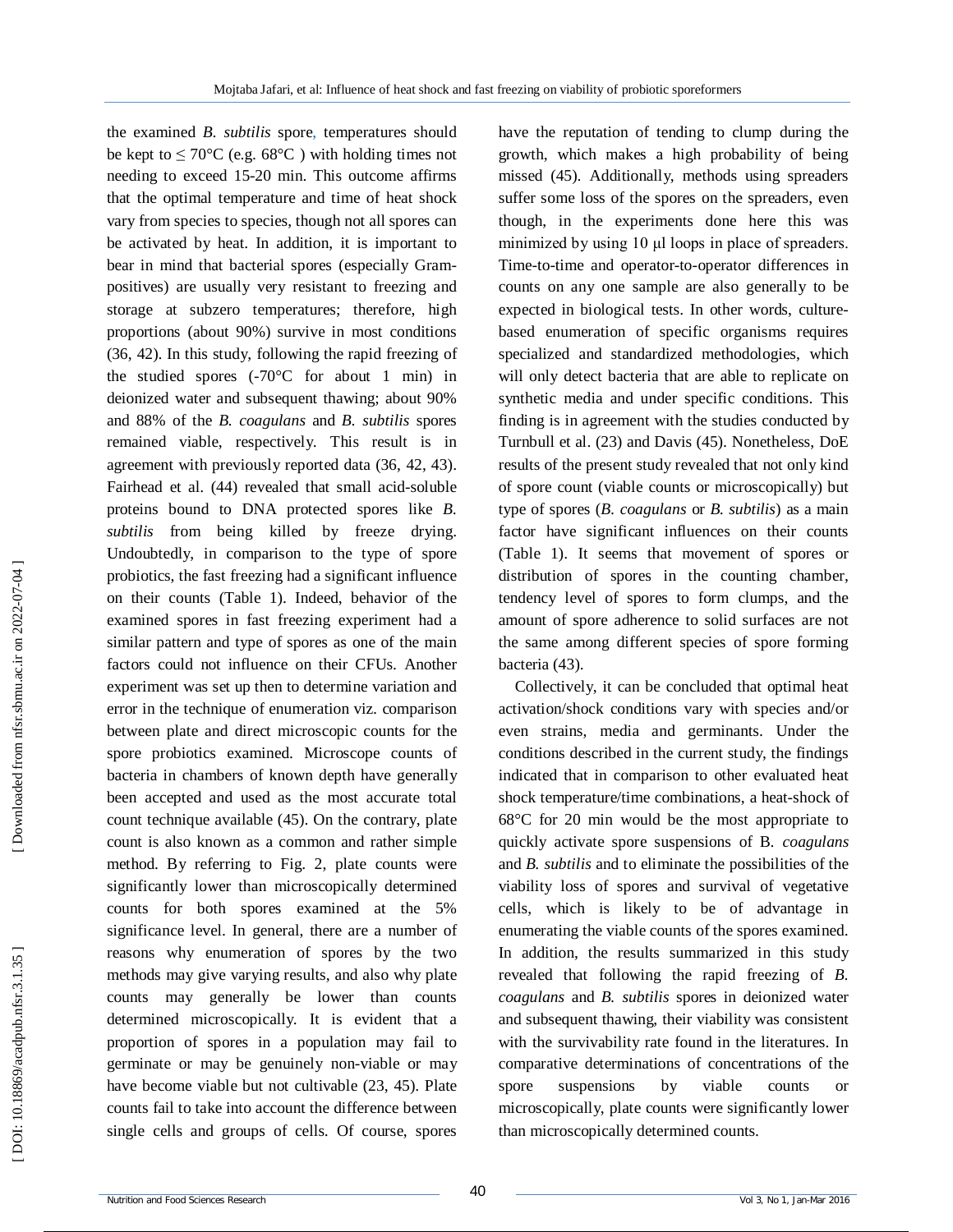## **Acknowledgement**

The paper has been taken from PhD dissertation of Food Science and Technology in International Branch, Shahid Beheshti University of Medical Sciences. We gratefully acknowledge Research Center for Gastroenterology and Liver Diseases, Shahid Beheshti University of Medical Sciences and Gooshtiran Meat Products Company, Tehran, Iran for their contributions to this research .

## **Financial disclosure**

The authors declare no financial conflicts of interest.

# **Funding/Support**

The study did not receive any financial support.

### **References**

- 1. Parvez S, Malik KA, Ah Kang S, Kim HY. Probiotics and their fermented food products are beneficial for health. Journal of Applied Microbiology. 2006;100(6):1171 -85.
- 2. Khan MI, Arshad MS, Anjum FM, Sameen A, Aneeq ur R, Gill WT. Meat as a functional food with special reference to probiotic sausages. Food Research International. 2011;44(10):3125 -33.
- 3. Sanders ME. Probiotics: considerations for human health. Nutrition Reviews. 2003;61(3):91 -9.
- 4. FAO/WHO. Guidelines for the evaluation of probiotics in food. London Ontario, Canada: Food and Agriculture Organization of the United Nations and World Health Organization Working Group Report, 2002.
- 5. Shah NP. Functional foods from probiotics and prebiotics. Food Technology. 2001;55:46 -53.
- 6. Sanders ME, Huis in't Veld J. Bringing a probiotic containing functional food to the market: Microbiological, product, regulatory and labeling issues. Antonie Van Leeuwenhoek. 1999;76(1 -4):293 - 315.
- 7. Agerholm -Larsen L, Raben A, Haulrik N, Hansen AS, Manders M, Astrup A. Effect of 8 week intake of probiotic milk products on risk factors for cardiovascular diseases. European Journal of Clinical Nutrition. 2000;54(4):288 -97.
- 8. Bezkorovainy A. Probiotics: determinants of survival and growth in the gut. The American Journal of Clinical Nutrition. 2001;73(2 Suppl):399s -405s.
- 9. Ljungh A, Wadstrom T. Lactic acid bacteria as probiotics. Current Issues in Intestinal Microbiology. 2006;7(2):73 -89.
- 10. Graff S, Chaumeil JC, Boy P, Lai -Kuen R, Charrueau C. Formulations for protecting the probiotic *Saccharomyces boulardii* from degradation in acidic condition. Biological and Pharmaceutical Bulletin. 2008;31(2):266 -72.
- 11. De Clerck E, Rodriguez -Diaz M, Forsyth G, Lebbe L, Logan NA, De Vos P. Polyphasic characterization of *Bacillus coagulans* strains, illustrating heterogeneity within this species, and emended description of the species. Systematic and Applied Microbiology. 2004;27(1):50 -60.
- 12. Vecchi ED, Drago L. Lactobacillus sporogenes or *Bacillus coagulans*: misdefinition or mislabelling? International Journal of Probiotics and Prebiotics. 2006;1(1):3 -10.
- 13. Hyronimus B, Le Marrec C, Hadj Sassi A, Deschamps A. Acid and bile tolerance of spore -forming lactic acid bacteria. International Journal of Food Microbiology. 2000;61(2 –3):193 -7.
- 14. Ara K, Meguro S, Hase T, Tokimitsu I, Otsuji K, Kawai S, et al. Effect of spore -bearing lactic acid -forming bacteria (*Bacillus coagulans* SANK 70258) administration on the intestinal environment, defecation frequency, fecal characteristics and dermal characteristics in humans and rats. Microbial Ecology in Health and Disease. 2011;14(1).
- 15. Endres JR, Clewell A, Jade KA, Farber T, Hauswirth J, Schauss AG. Safety assessment of a proprietary preparation of a novel Probiotic, *Bacillus coagulans*, as a food ingredient. Food and chemical toxicology : an international journal published for the British Industrial Biological Research Association. 2009;47(6):1231 -8.
- 16. Patel AK, Ahire JJ, Pawar SP, Chaudhari BL, Chincholkar SB. Comparative accounts of probiotic characteristics of Bacillus spp. isolated from food wastes. Food Research International. 2009;42(4):505 - 10.
- 17. Spinosa MR, Braccini T, Ricca E, De Felice M, Morelli L, Pozzi G, et al. On the fate of ingested Bacillus spores. Research in Microbiology. 2000;151(5):361 -8.
- 18. Hong HA, Duc le H, Cutting SM. The use of bacterial spore formers as probiotics. FEMS Microbiology Reviews. 2005;29(4):813 -35.
- 19. Nithya V, Halami P. Evaluation of the probiotic characteristics of Bacillus species isolated from different food sources. Annals of Microbiology. 2013;63(1):129 -37.
- 20. Sorokulova IB, Pinchuk IV, Denayrolles M, Osipova IG, Huang JM, Cutting SM, et al. The safety of two Bacillus probiotic strains for human use. Digestive Diseases and Sciences. 2008;53(4):954 -63.